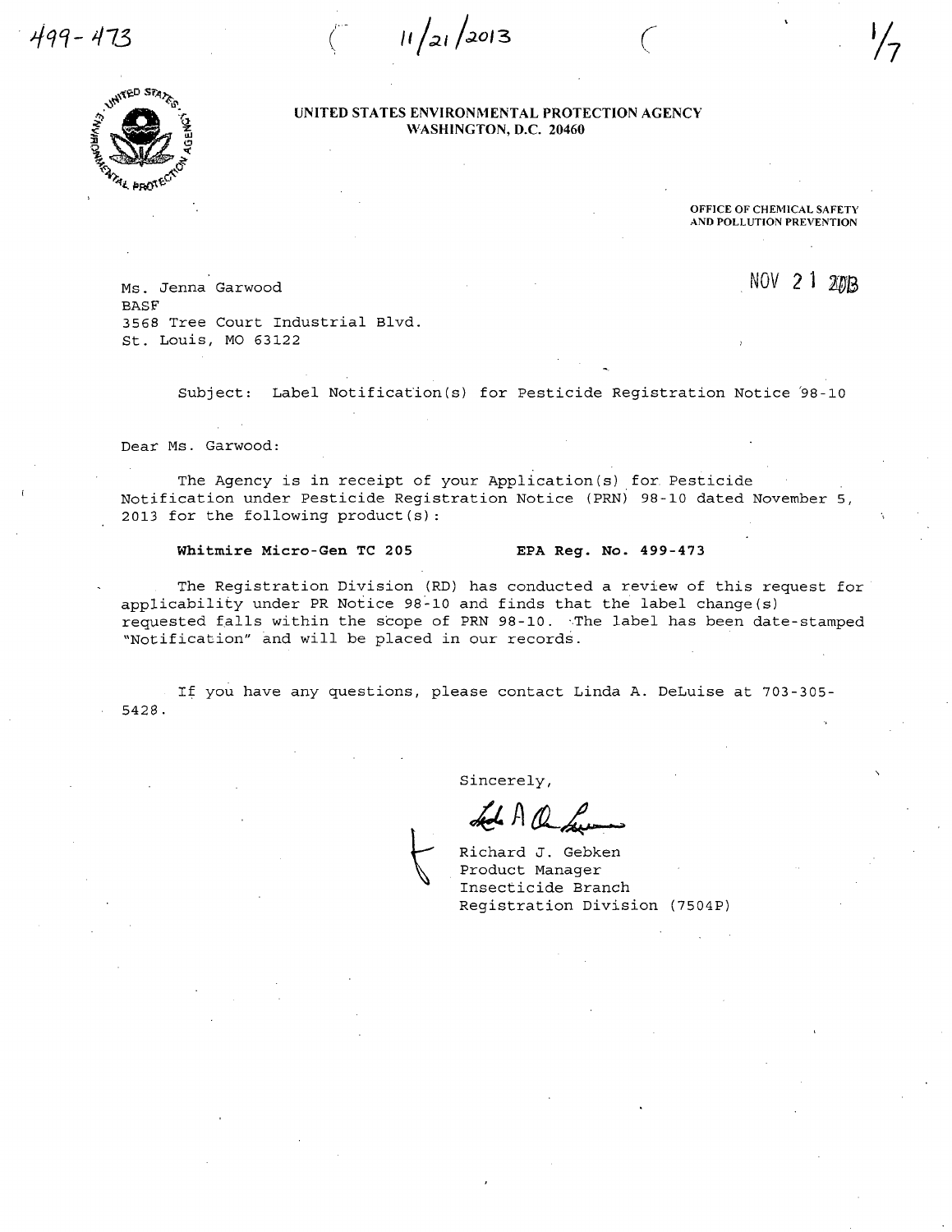| Piease read instructions on reverse before completing form.                                                                                                                                                                                                                                                                                                                                                                                                                                 |                                                                                                                                                |                                                         |                  | Form Approved. OMB No. 2070-0060                                       |
|---------------------------------------------------------------------------------------------------------------------------------------------------------------------------------------------------------------------------------------------------------------------------------------------------------------------------------------------------------------------------------------------------------------------------------------------------------------------------------------------|------------------------------------------------------------------------------------------------------------------------------------------------|---------------------------------------------------------|------------------|------------------------------------------------------------------------|
| <b>United States</b><br><b>SEPA</b><br><b>Environmental Protection Agency</b><br>Washington, DC 20460                                                                                                                                                                                                                                                                                                                                                                                       |                                                                                                                                                | <b>Registration</b><br><b>Amendment</b><br><b>Other</b> |                  | <b>OPP Identifier Number</b>                                           |
|                                                                                                                                                                                                                                                                                                                                                                                                                                                                                             | <b>Application for Pesticide - Section I</b>                                                                                                   |                                                         |                  |                                                                        |
| 1. Company/Product Number                                                                                                                                                                                                                                                                                                                                                                                                                                                                   | 2. EPA Product Manager                                                                                                                         |                                                         |                  | 3. Proposed Classification                                             |
| 499-473                                                                                                                                                                                                                                                                                                                                                                                                                                                                                     | <b>Richard Gebkin</b>                                                                                                                          |                                                         |                  | Restricted<br>None                                                     |
| 4. Company/Product (Name)<br>Whitmire Micro-Gen TC 205                                                                                                                                                                                                                                                                                                                                                                                                                                      | PM#<br>10                                                                                                                                      |                                                         |                  |                                                                        |
| 5. Name and Address of Applicant (Include ZIP Code)                                                                                                                                                                                                                                                                                                                                                                                                                                         |                                                                                                                                                |                                                         |                  | 6. Expedited Reveiw. In accordance with FIFRA Section 3(c)(3)          |
| Whitmire Micro-Gen Research Laboratories Inc.<br>3568 Tree Court Industrial Blvd.<br>St. Louis, MO 63122-6682                                                                                                                                                                                                                                                                                                                                                                               | to:<br>EPA Reg. No.                                                                                                                            | <b>NOTIFICATION</b>                                     |                  | (b)(i), my product is similar or identical in composition and labeling |
| Check if this is a new address                                                                                                                                                                                                                                                                                                                                                                                                                                                              | <b>Product Name</b>                                                                                                                            | NOV 2 1 2013                                            |                  |                                                                        |
|                                                                                                                                                                                                                                                                                                                                                                                                                                                                                             | Section - II                                                                                                                                   |                                                         |                  |                                                                        |
| Amendment - Explain below.<br>Resubmission in response to Agency letter dated                                                                                                                                                                                                                                                                                                                                                                                                               | <b>Agency letter dated</b><br>"Me Too" Application.                                                                                            | Final printed labels in repsonse to                     |                  |                                                                        |
| Notification - Explain below.<br>$\mathsf{x}$                                                                                                                                                                                                                                                                                                                                                                                                                                               | Other - Explain below.                                                                                                                         |                                                         |                  |                                                                        |
|                                                                                                                                                                                                                                                                                                                                                                                                                                                                                             | Revision of label per EPA Comments in letter dated May 7, 2013. This notification is consistent with the provisions of PR Notice 98-10 and EPA |                                                         |                  |                                                                        |
| regulations at 40 CFR 152.46, and no other changes have been made to the labeling or the CSF of this product. I understand that it is a violation of<br>18 U.S.C. Sec. 1001 to willfully make any false statement to EPA. I further understand that if this notification is not consistent with the terms of PR<br>Notice 98-10 and 40 CFR 152.46, this product may be in violation of FIFRA and I may be subject to enforcement action and penalties under<br>sections 12 and 14 of FIFRA. |                                                                                                                                                |                                                         |                  |                                                                        |
|                                                                                                                                                                                                                                                                                                                                                                                                                                                                                             | <b>Section - III</b>                                                                                                                           |                                                         |                  |                                                                        |
| 1. Material This Product Will Be Packaged In:                                                                                                                                                                                                                                                                                                                                                                                                                                               |                                                                                                                                                |                                                         |                  |                                                                        |
| Unit Packaging                                                                                                                                                                                                                                                                                                                                                                                                                                                                              | Water Soluble Packaging                                                                                                                        | 2. Type of Container                                    |                  |                                                                        |
| Yes<br>Yes                                                                                                                                                                                                                                                                                                                                                                                                                                                                                  | Yes                                                                                                                                            |                                                         | Metal<br>Plastic |                                                                        |
| No<br>No                                                                                                                                                                                                                                                                                                                                                                                                                                                                                    | No                                                                                                                                             |                                                         | Glass<br>Paper   |                                                                        |
| If "Yes"<br>No. per<br><b>Certification must</b><br>Unit Packaging wgt.<br>container                                                                                                                                                                                                                                                                                                                                                                                                        | If "Yes"<br>No. per<br>Package wgt<br>container                                                                                                |                                                         | Other (Specify)  |                                                                        |
|                                                                                                                                                                                                                                                                                                                                                                                                                                                                                             | 4. Size(s) Retail Container                                                                                                                    | 5. Location of Label Directions                         |                  |                                                                        |
| Container<br>Label                                                                                                                                                                                                                                                                                                                                                                                                                                                                          |                                                                                                                                                |                                                         |                  | ιτιτί                                                                  |
|                                                                                                                                                                                                                                                                                                                                                                                                                                                                                             | Other<br>Lithograph                                                                                                                            |                                                         |                  | с<br>$C$ o o o $C$ o                                                   |
|                                                                                                                                                                                                                                                                                                                                                                                                                                                                                             | Paper glued<br>Stenciled                                                                                                                       |                                                         | $c - c$          |                                                                        |
| <b>Child-Resistant Packaging</b><br>be submitted<br>3. Location of Net Contents Information<br>6. Manner in Which Label is Affixed to Product                                                                                                                                                                                                                                                                                                                                               | <b>Section - IV</b>                                                                                                                            |                                                         |                  |                                                                        |
|                                                                                                                                                                                                                                                                                                                                                                                                                                                                                             | Title                                                                                                                                          |                                                         |                  | Telephone No. (Include Area Code)                                      |
| 1. Contact Point (Complete items directly below for identification of individual to be contacted, if necessary, to process this epplication.)<br>Name<br>Jenna Garwood                                                                                                                                                                                                                                                                                                                      | <b>Product Registration Specialist</b>                                                                                                         |                                                         |                  | <u>့(</u> 9ွ19) ဒ59-3930                                               |
| <b>Certification</b><br>I certify that the statements I have made on this form and all attachments thereto are true, accurate and complete,<br>I acknowledge that any knowlingily false or misleading statement may be punishable by fine or imprisonment or<br>poth under applicable law.                                                                                                                                                                                                  |                                                                                                                                                |                                                         |                  | 6. Det $\Delta$ persation<br>Received<br>'(Staniped)                   |
| 2. Signature                                                                                                                                                                                                                                                                                                                                                                                                                                                                                | 3. Title                                                                                                                                       |                                                         |                  |                                                                        |
| 4. Typed Name                                                                                                                                                                                                                                                                                                                                                                                                                                                                               | <b>Product Registration Specialist</b><br>5. Date                                                                                              |                                                         |                  |                                                                        |

EPA Form 8570-1 (Rev. 3-94I Previous editions are obsolete. White - EPA File Copy (original) Yellow • Applicant Copy

 $\frac{1}{2}$  $\bar{\lambda}$ 

 $\bar{\beta}$ 

 $\bar{z}$ 

 $\cdot$ 

 $\mathbf{r}$ 

 $\bar{z}$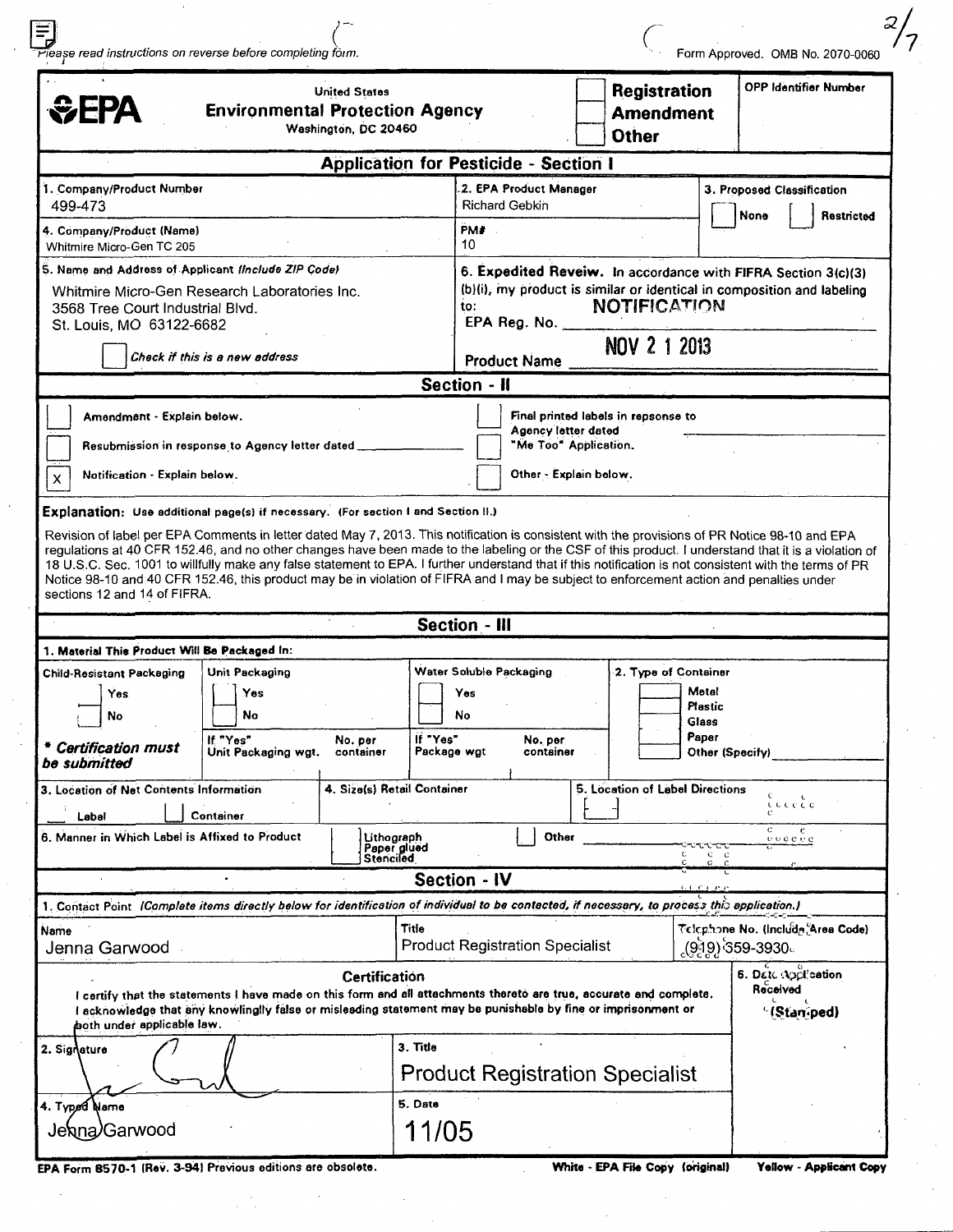

November 5, 2013

Document Processing Desk (MOTIF) Office of Pesticide Programs (7504P) U.S. Environmental Protection Agency ATTN: Linda DeLuise, PM Team 10 IB/RD (7504P) Room S-4900, One Potomac Yard 2777 S. Crystal Drive Arlington, VA 22202-4501

## Re: Response to Agency Letter dated August 26, 2013 - Addition of Alternate Brand Name Whitmire Micro-Gen TC-205, EPA Reg. No. 499-473

 $\begin{array}{ccc} \begin{array}{ccc} \begin{array}{ccc} \end{array} & & \begin{array}{ccc} \end{array} & & \begin{array}{ccc} \end{array} & \begin{array}{ccc} \end{array} & \begin{array}{ccc} \end{array} & \begin{array}{ccc} \end{array} & \begin{array}{ccc} \end{array} & \begin{array}{ccc} \end{array} & \begin{array}{ccc} \end{array} & \begin{array}{ccc} \end{array} & \begin{array}{ccc} \end{array} & \begin{array}{ccc} \end{array} & \begin{array}{ccc} \end{array} & \begin{array}{ccc} \end{array} & \begin{array}{ccc} \end{array} & \begin{array}{ccc} \end$ 

Dear Ms. DeLuise:

Included is a duplicate submission package in support of the label notification dated May 7, 2013, included as requested is notification form 8750-1. An additional copy of the final label has also been included.

The label has been revised as follows to remove:

All occurrences of "but not limited to" have been removed from the label

- Abbreviated linear to " ln"
- Removed the product name throughout the label text

 $i \in \mathbb{R}$ 

No other changes have been made to the labeling or the confidential statement of formula of this product. I understand that it is a violation of 18 U.S.C. Sec. 1001 to willfully make any false statement to EPA. I further understand that if this notification is not consistent with the terms of PR Notice 98-10 and 40 CFR 152.46, this product may be in violation of FIFRA  $\epsilon_{\rm F}$ dd $\epsilon_{\rm c}$ may be subject to enforcement action and penalties under sections 12 and 14 of FIFRA.

Thank you for your assistance in this matter. Please do not hesitate to contact me at (919) 659-3930 or jenna.garwood@basf.com if you have any questions or require any additional information. contract to the contract of the contract of the contract of the contract of the contract of the contract of the , c<br>.c cc c

Sincerely, **BASF Corporation** mna Garwood, Product Registration Manager

BASF Corporation Pest Control Solutions 3568 Tree Court Industrial Blvd. St. Louis, MO 63122 Tel: (800) 777-8570 www.PestControl.basf.us

L I- C C C (,

C c

.<br>. σε σέσ

c c c c c c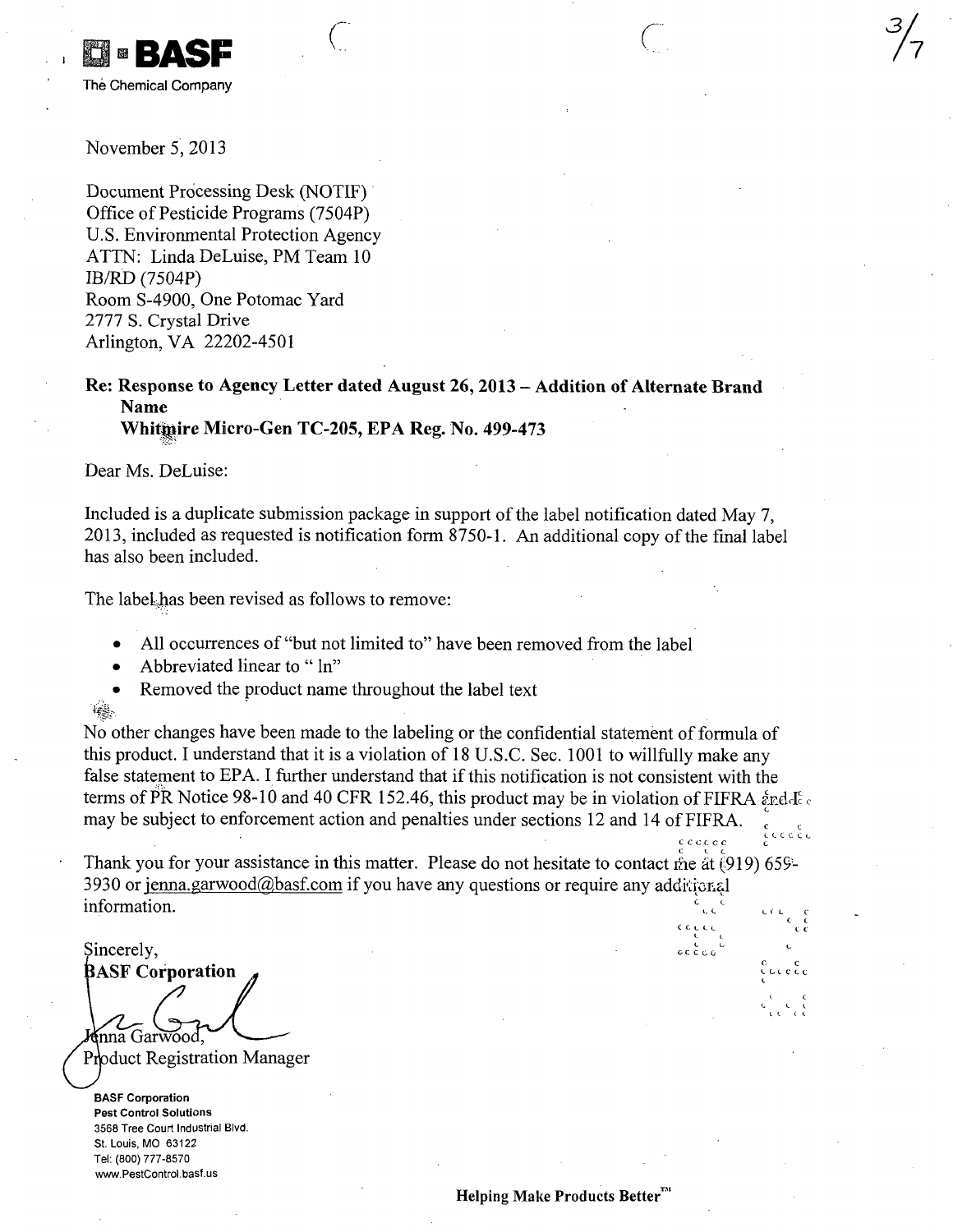$\frac{4}{7}$ <br>v6.2 - (9/24/2013; jmg)

## WHITMIRE MICRO-GEN TC205 INJECTION SYSTEM

 $\mathcal{C}$  and  $\mathcal{C}$ restaurant de la Company de la Company de la Company de la Company de la Company de la Company de la Company d<br>La company de la Company de la Company de la Company de la Company de la Company de la Company de la Company d

ALTERNATE BRAND NAME: PT® 221L (w/descriptor: Pressurized Insecticide {added via Notification 5/7/2013} ALTERNATE BRAND NAME: Prescription Treatment® brand 221L Residual Insecticide] {added via Notification 7/25/01}

KILLS: Ants, Bed Bugs, Booklice, Boxelder Bugs, Carpenter Ants, Carpenter Bees, Centipedes, Chocolate Moths, Clover Mites, Cluster Flies, Cockroaches, Crickets, Dermestids, Drug Store Beetles, Earwigs, Elm Leaf Beetles, Fire Ants, Flour Beetles, Grain Weevils, Millipedes, Scorpions, Silverfish, Sowbugs, Spiders, Springtails, Above-Ground Termites, Ticks, Trogoderma (Cabinet, Khapra, and Warehouse Beetles), Wood Infesting Borers and Beetles, and Wood Wasps

FOR USE IN AND AROUND: Apartments, Campgrounds, Food Storage Areas, Homes, Hospitals, Hotels, Meat Packing and Food Processing Plants, Motels, Nursing Homes, Resorts, Restaurants and other Food Handling Establishments, Schools, Supermarkets, Transportation Equipment (Buses, Boats, Ships, Trains, Trucks, PlanesT), Utilities, Warehouses, and other Commercial and Industrial Buildings

t Use in cargo areas only. Do not use in aircraft cabins.

## ACTIVE INGREDIENT: X-Cyhalothrin 0.05% OTHER INGREDIENTS: '. 99.95% Contains petroleum distillates. TOTAL: 100.00%

# KEEP OUT OF REACH OF CHILDREN NOTIFICATION CAUTION NOV 2 1 2013

[See side panel for First Aid, Precautionary Statements, Directions for Use and Storage and Disposal.]

EPA Reg. No. 499-473 • EPA Est. No. 7969-MO-1

## NET WEIGHT:

## FIRST AID

IF SWALLOWED: Immediately call a poison control center or doctor. Do not induce vomiting unless told to do so-by a poiscontrol center or doctor. Do not give ANY liquid to the person. Do not give anything by mouth to an unconscious person.

IF IN EYES: Hold eyes open and rinse slowly and gently for 15 - 20 min. Remove contact lenses, if present, after the first  $5^{\circ}$ mm, then continue rinsing eyes. Call a poison control center or doctor for treatment advice.

IF ON SKIN OR CLOTHING: Take off contaminated clothing. Rinse skin immediately with plenty of water for  $\ell$  - 20 min. Call a poison control center or doctor for treatment advice. CO C I. G c

IF INHALED: Move person to fresh air. If person is not breathing, call 911 or an ambulance, then give artificial respiration, preferely mouth-to-mouth if possible. Call a poison control center or doctor for treatment advice.  $\frac{c}{c}$  control  $\frac{c}{c}$  or  $\frac{c}{c}$  control center or doctor for treatment advice.

Have the product container or label with you when calling a poison control center or doctor, or going for treatment. You mag also gontact 1-800-832-HELP for emergency medical treatment information.

on<br>NOTE TO PHYSICIAN: No specific antidote is available. Treat the patient symptomatically. Contains petroleum distillate - vomiting may cause aspiration pneumonia.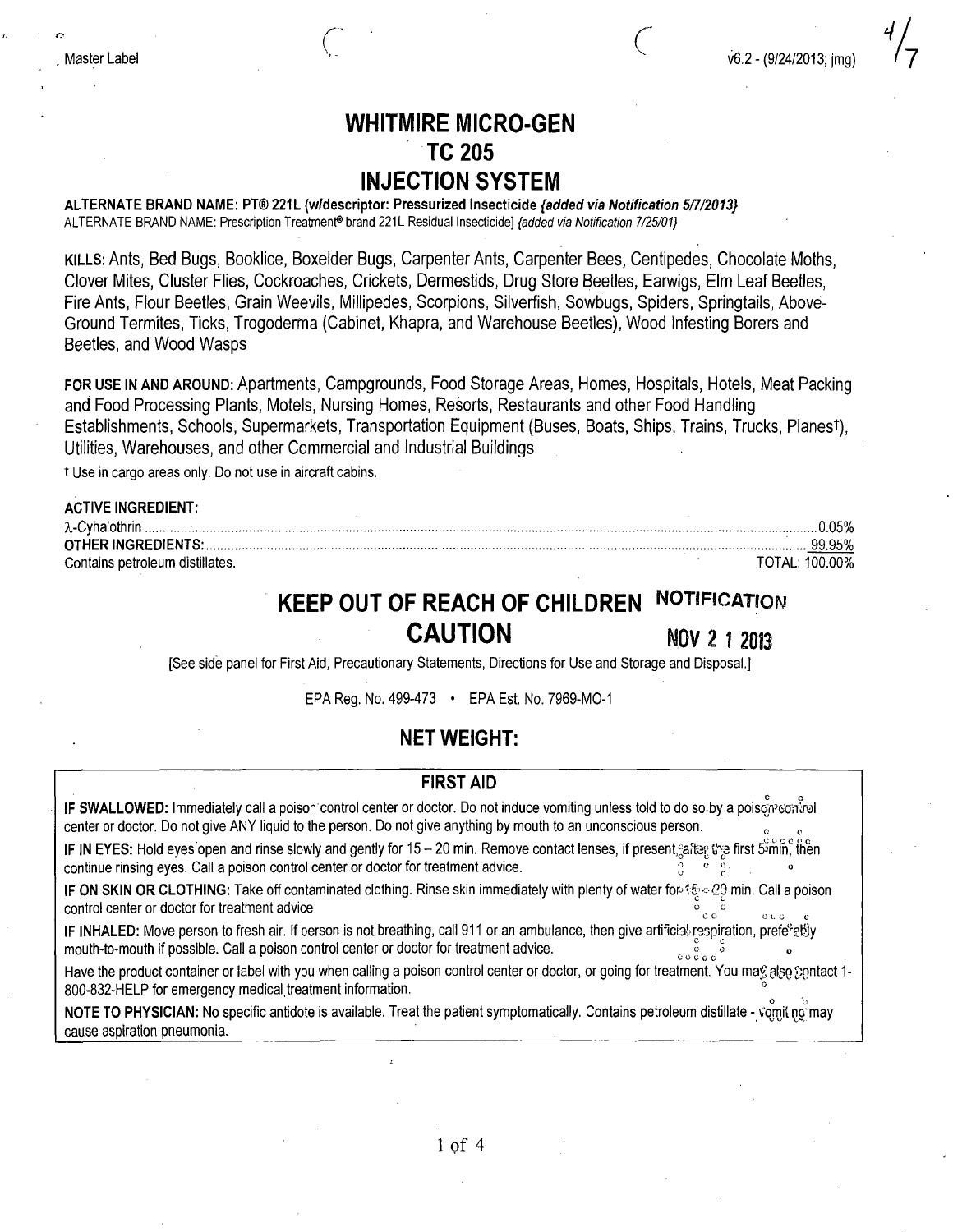## PRECAUTIONARY STATEMENTS

#### HAZARDS TO HUMANS AND DOMESTIC ANIMALS

CAUTION: Harmful if swallowed. Causes moderate eye irritation. Avoid contact with eyes or clothing. Wash thoroughly with soap and water after handling.

#### ENVIRONMENTAL HAZARDS

This product is toxic to fish, birds, and other wildlife. Do not apply directly to water, or to areas where surface water is present or to intertidal areas below the mean high water mark. Do not contaminate water by cleaning of equipment or disposal of equipment washwaters: Apply this product only as specified on the label. Spray will damage plant foliage.

## PHYSICAL OR CHEMICAL HAZARDS

Flammable. Contents under pressure. Keep away from heat, sparks, and open flame. Do not puncture or incinerate container. Exposure to temperatures above 130°F may cause bursting. Do not spray on plastic, painted, or varnished surfaces. Do not spray directly into any electronic equipment such as radios, televisions, computers, etc.

## DIRECTIONS FOR USE

## IT IS A VIOLATION OF FEDERAL LAW TO USE THIS PRODUCT IN A MANNER INCONSISTENT WITH ITS LABELING SHAKE WELL BEFORE USING

Do not apply this product in hospital patient rooms while occupied or in any rooms occupied by the elderly or infirm. Do not apply to classrooms when in use. Do not apply to institutions (including libraries, sport facilities, etc.) in the immediate area when occupants are present.

## HOW TO USE WHITMIRE MICRO-GEN CRACK & CREVICE® INJECTION SYSTEM

CRACK & CREVICE TREATMENT: Use with the supplied actuator and injection tubes or other Whitmire Micro-Gen equipment. Inject into cracks and crevices or void spaces where insects may be harboring, living and breeding. Place injector tip into cracks, crevices, holes and other small openings. Release approximately 1 second of product. For light infestations move injector tip along cracks while treating at the rate of 3 In ft/sec. For heavy infestations move injector tip along at 11n ft/sec. For closed voids calculate the void's cubic area and treat at the rate of  $1 - 5$  sec/3 ft<sup>3</sup>. Several holes may be required in long-running voids.

SPOT TREATMENT: Use with the supplied actuator and injection tubes or other Whitmire Micro-Gen equipment. Hold container upright while spraying. Direct nozzle approximately 12" from surface to be treated. Apply directly on insects in these locations when possible.

#### INDOOR TREATMENTS

CRAWLING INSECTS (Cockroaches, Dermestids, Scorpions, Spiders, Earwigs, Crickets, Sowbugs, Millipedes, Centipedes): Apply as a Crack & Crevice treatment using the prescribed dosage into cracks and crevices and void spaces where insects may be harboring. These may include openings around pipes and sinks, under refrigerators, behind baseboards, washing machines, stoves, cabinets, sewer, floor drains and meter boxes. Spot treatments may also be made to areas including storage areas; closets: around water pipes, doors and windows; around refrigerators, cabinets, sinks, stoves and other equipment; shelves, drawers and similar areas.

TICKS: Apply as a Crack & Crevice treatment or spot treatment into infested and egg laying sites near pet resting areas including, but not limited to cracks and crevices, behind baseboards, door and window frames. Do not use on pets.

BOOKLICE & SILVERFISH: Apply as a Crack & Crevice treatment into cracks and crevices of baseboards, door frames, bookcases and other harborage sites. Spot treatments may also be made to areas including, but not limited to, storage areas; closets; around water pipes, doors aad windows; around refrigerators, cabinets, sinks, stoves and other equipment; shelves, drawers and similar areas.

ANTS: Apply as a Crack& Crevice treatment into cracks, crevices and voids where ants may be traveling and/or harboring, including around doors, window frames, wall voids and other structural cracks and crevices. Spot treatments may also be made to areas including storage areas; closets; around water pipes, doors and windows; around refrigerators, cabinets, sinks, stoves and other equipment; shelves, drawers and **bimilhr** areas.

BED Bွိုပြင်း ငန်းလုပ်ပြီး as a Crack & Crevice or spot treatment where evidence of bed bugs occurs. This includes bed frames, box springs, inside empty drawers and clothes closets, night stands and other furniture in the room, carpet edges,, high and low wall moldings (such as floor molding or window câsñĝs), wall voids, behind wall hangings, wallpaper edges and popcorn ceilings. Take bed apart. Treat joints and channefs if fidliow, such as square or round tubing, and see that interior framework is treated. Bed bugs may also harbor in areas of the room away frem the bed. Do not use on mattresses, pillows, bed linens or clothes. Remove all clothes and other articles from dressers or closets-before application. Allow all treated areas to dry thoroughly before use. Not recommended for use as sole protection against bed bugs. If evidence of bed bugs is found in/on mattresses, use products approved for this use. Reapplication may be made at 7 day intervals.

GRAIN WEEVILS, FLOUR BEETLES, CHOCOLATE MOTHS, DRUGSTORE BEETLES, TROGODERMAS (in exposed adult and larval stages) AND HIBERNATING STAGES OF BOXELDER BUGS, ELM LEAF BEETLES, CLUSTER FLIES AND CLOVER MITES: Inject cracks and crevices and/or voids where these insects may be harboring or hibernating. Infested areas may include cracks and crevices in cabinets and pantries, wall voids, around window and door frames, under siding and in machinery. Spot treatments may also be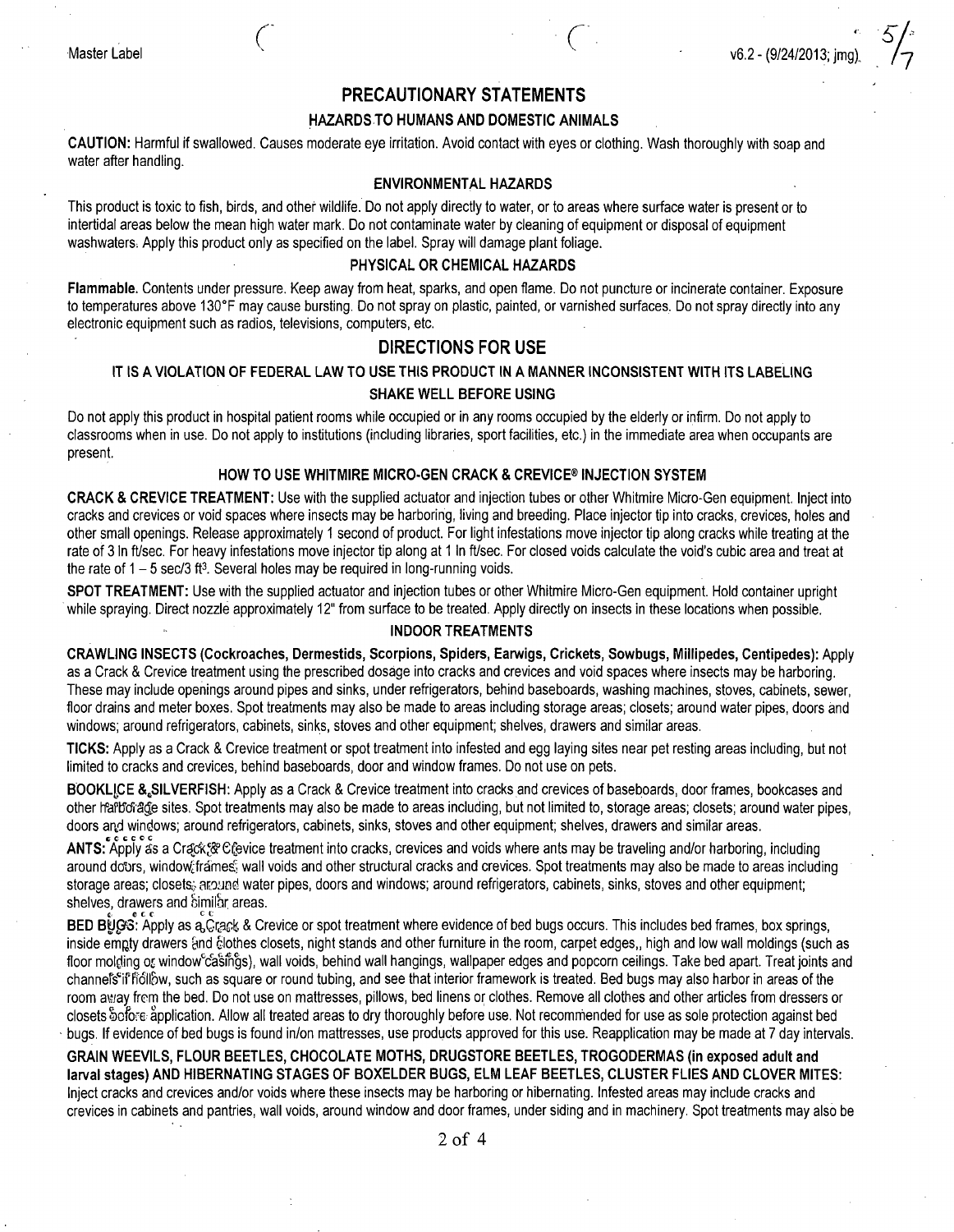#### Master Label

made to areas including storage areas; closets; around water pipes, doors and windows; around refrigerators, cabinets, sinks, stoves and other equipment; shelves, drawers and similar areas.

v6.2 - (9/24/2013; ima)

#### INDOOR TREATMENTS APPLICATIONS IN FOOD HANDLING ESTABLISHMENTS

Food Handling Establishments are places other than private residences in which food is held, processed, prepared or served.

 $\overline{\bigg\langle \overline{\bigg\rangle}}$ 

In Federally inspected meat and poultry plants, the facility must not be in operation when this product is used, regardless of the method of application. In non-Federally inspected facilities, spot and/or Crack & Crevice application may be used while the facility is in operation provided exposed food is covered or removed from the area being treated priof to application.

Do not apply directly to food. Care should be taken to avoid depositing the product onto exposed surfaces or introducing the material into the air. Avoid contamination of food, food utensils or food processing surfaces. Food must be covered or removed in areas being treated. Spray should not be applied directly to surfaces or utensils that may come into contact with food. Food contact surfaces and equipment must be cleaned with an effective cleaning compound and rinsed with potable water before using.

Reapplication may be made at 21 day intervals. Limit individual spot treatments to an area no larger than 20% of the treated surface. Individual spot treatments should not exceed 2 ft<sup>2</sup>.

FOOD AREAS: Food areas include areas for receiving, storage, packing (canning, bottling, wrapping, boxing), preparing, edible waste storage and enclosed processing systems (mills, dairies, edible oils, syrups). Serving areas (when food is exposed and facility is in operation) is also considered a food area.

Apply as a Crack & Crevice treatment or spot treatment directly into cracks, crevices, voids or onto surfaces where insects are resting. Use an injection tube or other Whitmire Micro-Gen equipment capable of delivering a pinstream. Apply to different elements of construction; between equipment and floor; openings leading to hollow spaces in walls, equipment legs and bases; and where insects hide or rest.

FOOD SERVING AREAS (facilities where foods are served, such as dining rooms): Apply as a Crack & Crevice treatment or spot treatment to selective surfaces such as baseboards, under elements of construction, and into cracks and crevices. Avoid treating surfaces likely to be contacted by food. Food should be covered or removed in area being treated. Do not apply directly to food or allow applications to contaminate food.

NON-FOOD AREAS: Includes areas such as garbage rooms, lavatories, floor drains (to sewers), entries and vestibules, offices, locker rooms, machine rooms, boiler rooms, garages, mop closets and storage areas (after canning or bottling).

Apply as a Crack & Crevice treatment or spot treatment to selective surfaces such as baseboards, under elements of construction, into cracks and crevices. Avoid treating surfaces likely to be contacted by food.

## INDOOR AND OUTDOOR TREATMENTS

WOOD DESTROYING INSECTS - Localized treatment of wood-infesting insects including Beetles and Borers (such as the following families: Anobiidae, Bostrichidae, Buprestidae, Cerambycidae, Lyctidae, Oedemeridae, Sesiidae), Carpenter Ants, Carpenter Bees, Termites and Wood Wasps: Locate suspected infestation and/or insect tunnels and cavities. Drill pilot holes into insect tunnels, galleries and inaccessible closed voids. Drill holes  $8-10$ " apart to ensure thorough coverage. Inject  $5-10$  sec/hole. Do not contact electrical wiring, plumbing, etc. when drilling and never use Whitmire Micro-Gen metal wood injectors where electrical shock could occur. Use a Whitmire Micro-Gen standard plastic void injector if there is danger of electrical contact. For carpenter bees, seal bee entrances after application. This treatment is intended for localized termite infestations only. For severe infestations or treatments under slabs, in basements and buildings with insufficient crawl space, contact a licensed pest control operator or termite service. Not recommended as sole protection against termites. The purpose of treatments with this-product is to kill workers or winged forms which may be present in the treated galleries at the time of treatment. Such applications are not a substitute for mechanical alteration, soiftreatment or foundation treatment but merely a supplement.  $\frac{c}{c-c}$  or  $\frac{c}{c-c}$  or  $\frac{c}{c-c}$  or  $\frac{c}{c-c}$ 

FOR ACTIVE AND HIBERNATING STAGES OF BOXELDER BUGS, ELM LEAF BEETLES, CLUSTER FLIES AND CLOVER MITES: Inject cracks and crevices and/or voids-where these insects may be harboring or hibernating. Infested areas may include cracks and crevices, behind siding, wall voids, around window and door frames. - c \

## **OUTDOOR TREATMENTS**  $\alpha$  calculate control control control control control control control control control control control control control control control control control control control control control control control c

SUBTERRANEAN ANTS SUCH AS ARGENTINE ANTS, FIRE ANTS, AND HARVESTER ANTS: To treat  $\hat{h}$ êcts, 'inject the nest at 3 - 6 sites at a rate of 5 - 10 sec/site. For very large nests (over 12" diameter), increase the number of injection sites: Space injection sites in a circular pattern on the nest surface with one site in the center. To quiet active ants on nest surface, sweep surface with sproving distance of 12". For best results, apply when temperature is  $65 - 85$ °F, or in early morning or late evening hours. Treat new nests as they appear. • .  $c \in \mathcal{C}$ 

PERIMETER TREATMENT: For crawling insects, apply as a Crack & Crevice treatment or spot treatment into cracks and crevices where insects may enter premises or harbor. Such areas nclude weep holes, under siding, wall voids, soffits, around attic vents, cracks and crevices, openings around windows, doors and pipes and landscape timbers. Treatment of infested fences and tree holes is permitted.